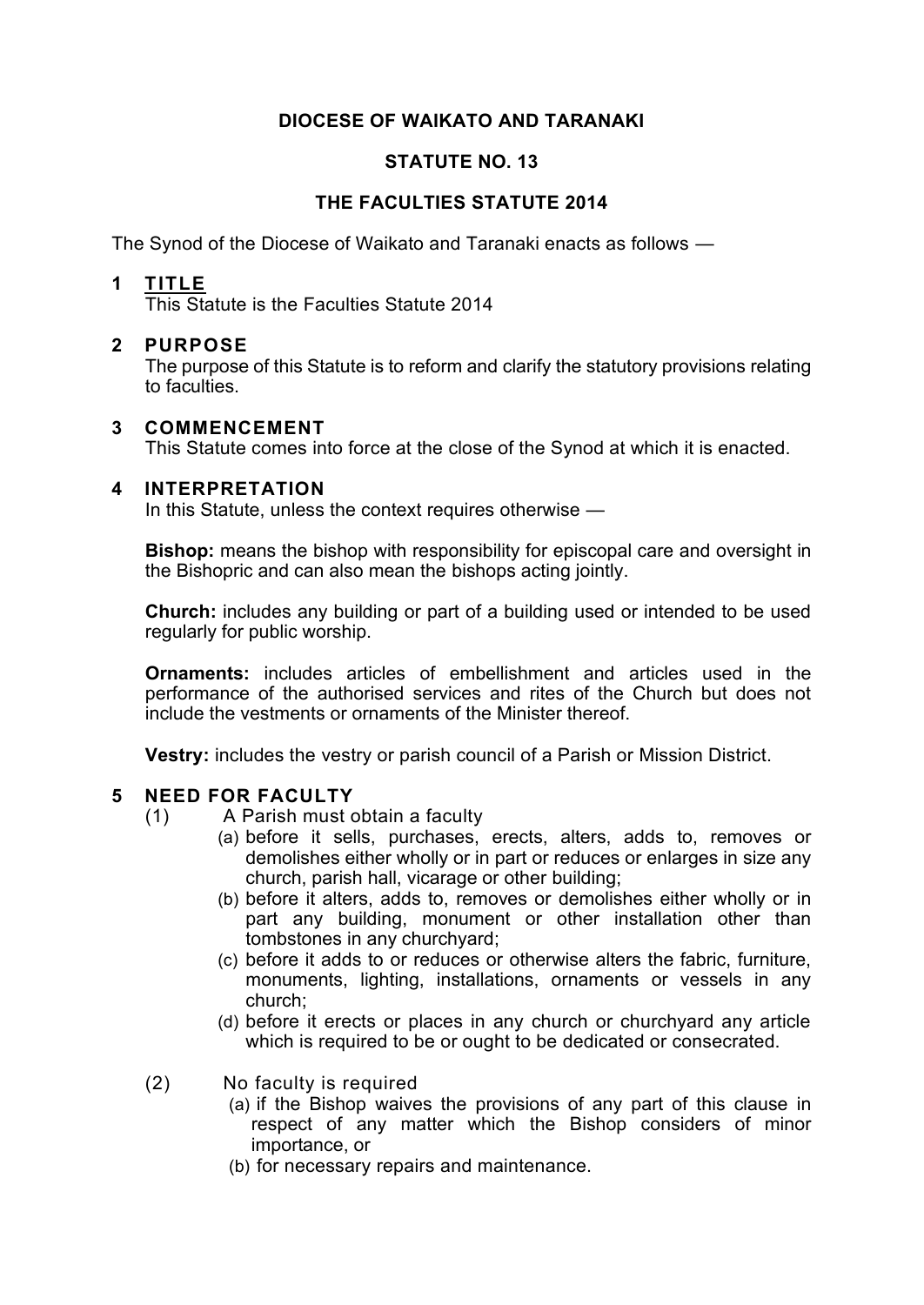(3) Any doubt or question about the classification of any work as necessary repairs and maintenance shall be determined by the Bishop, whose decision shall be final.

# **6 ISSUE OF FACULTY**

The Bishop may issue a faculty in the form in the First Schedule hereto or to the like effect and upon such terms and conditions as the Bishop thinks fit.

## **7 CONSENTS**

- (1) A faculty may not be issued for the sale, purchase, erection, demolition, removal, alteration of or addition to any building without the prior consent of Standing Committee and where relevant of the Waikato Diocesan Trust Board or the Taranaki Anglican Trust Board, as the case may require, as registered proprietor of the land
- (2) Such consent is not required
	- (a) in the case of alterations or additions which in the opinion of the Bishop are of minor importance, or
	- (b) for necessary repairs and maintenance.

## **8 PROCESS FOR OBTAINING A FACULTY**

The process for obtaining a faculty is set out in the Fourth Schedule hereto.

### **9 REQUIREMENTS FOR APPLICATION**

Every application for a faculty shall be accompanied by full particulars of the proposal including plans and specifications of any building work, or a description of the item for which the faculty is required including, where possible, a photograph or drawing of the item or the proposal and evidence that the proposal has the consent of the Archdeacon for the Archdeaconry in which such parish is located.

### **10 FACULTIES ADVISORY GROUPS**

From time to time each Bishop shall appoint an advisory group for his or her Bishopric to advise, where necessary, on the granting of faculties. The members of those groups shall hold office at the pleasure of the Bishop who appoints them.

### **11 ARCHITECTURAL PLANS REQUIRED**

Except with the written consent of the Bishop of the appropriate Bishopric all final plans and specifications for all churches, buildings or other structures to be erected in a parish shall be prepared by an architect registered under the Registered Architects Act 2005 or any enactment in substitution therefor..

#### **12 REPEAL**

The Faculties Statute1972 is repealed.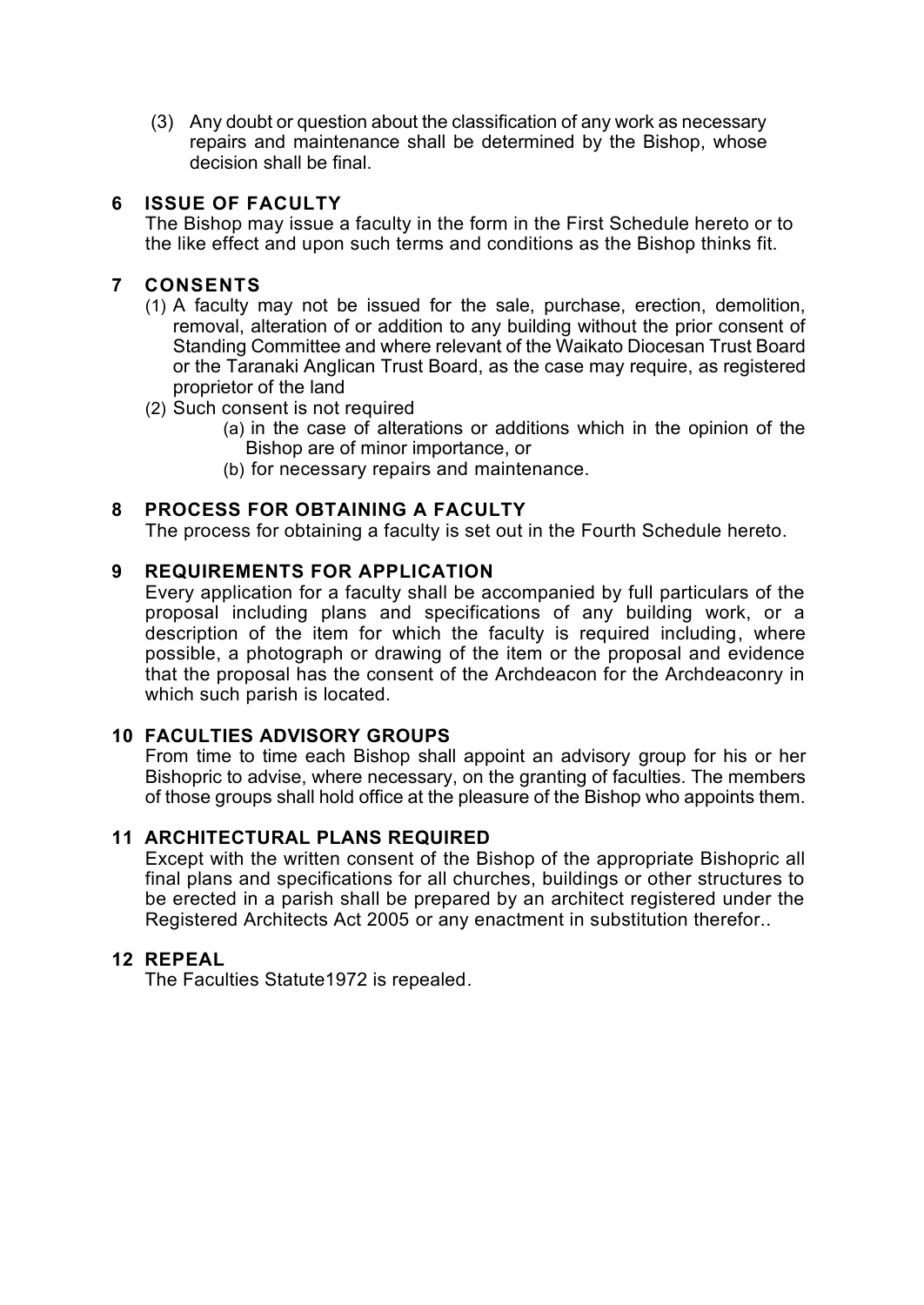# **THE FIRST SCHEDULE**

# **DIOCESE OF WAIKATO AND TARANAKI**

# **FACULTY**

WHEREAS a Petition has been received from the Vicar and Churchwardens of the Parish/Mission District

of............................................................................................. requesting a Faculty for

AND WHEREAS we are satisfied that all the requirements of the Faculties Statute 2014 have been duly complied with:

THE FACULTY requested is hereby granted.

GIVEN under our hand and seal this ...... day of............................ in the year of our Lord two thousand and.......... and of our consecrations the ................................ and .................... years.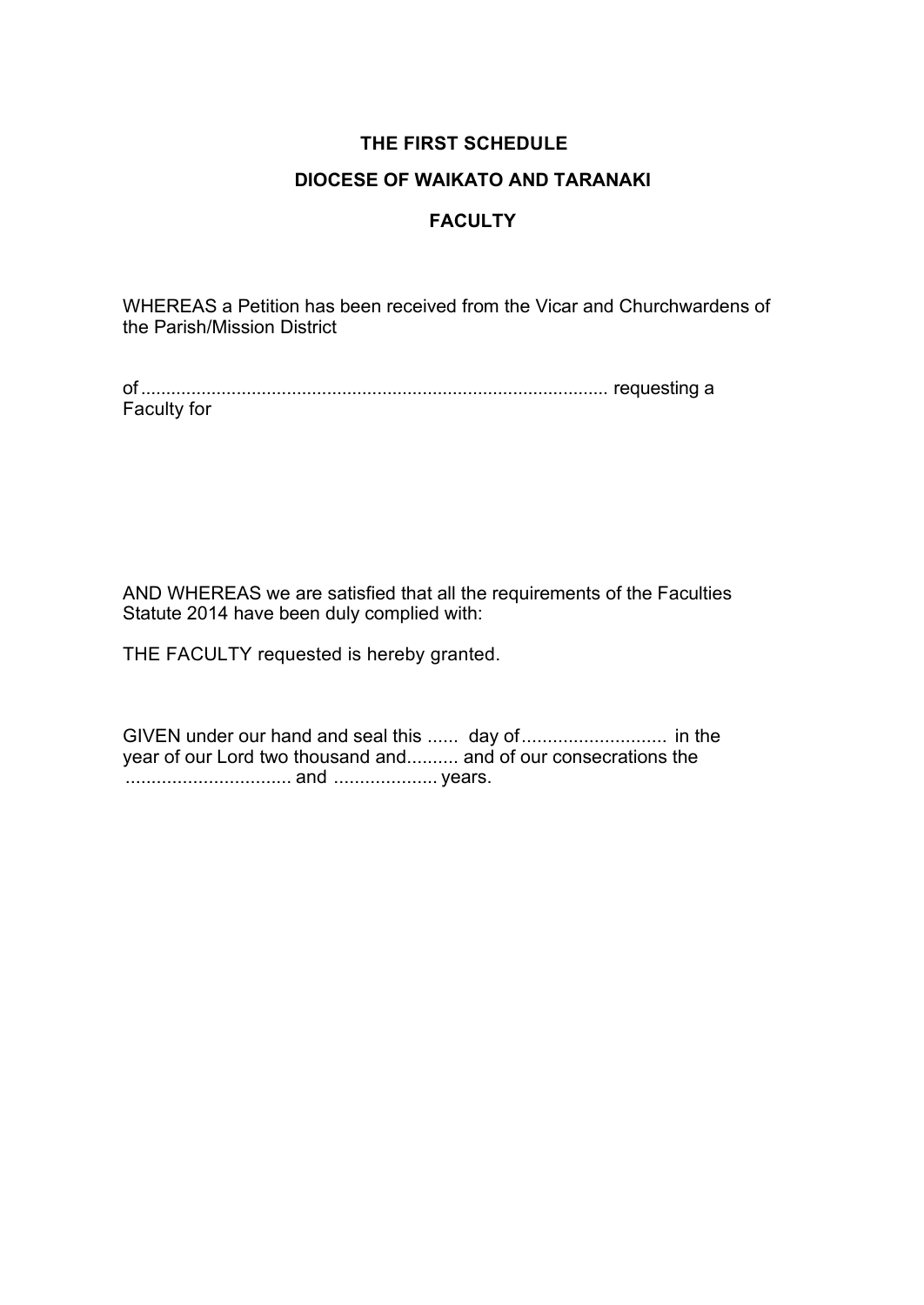# **THE SECOND SCHEDULE**

## **DIOCESE OF WAIKATO AND TARANAKI**

# **PETITION FOR A FACULTY**

TO: The Bishops of Waikato and Taranaki

WE, the Vicar and Churchwardens of the Parish of..............................................

hereby apply for a Faculty for

Attached hereto are

(1) a copy of the resolution of the Vestry of the said Parish approving the subject matter of this Petition;

(2) (in the case of the sale or purchase of land and the erection, demolition, removal or alteration of or addition to buildings) confirmation from the relevant trustees that the proposal is not contrary to any trust imposed on the land [see Clause 14(1) The Declaration of Trust Boards' Powers Statute 1994]

(3) final plans and specifications;

(4) statement of how the cost will be met.

We certify that the provisions of the Faculties Statute 2014 have been duly and regularly complied with.

DATED at..........................this .......... day of ....................... 20

.................................................... .. Vicar

...................................................Churchwarden

................................................ .. Churchwarden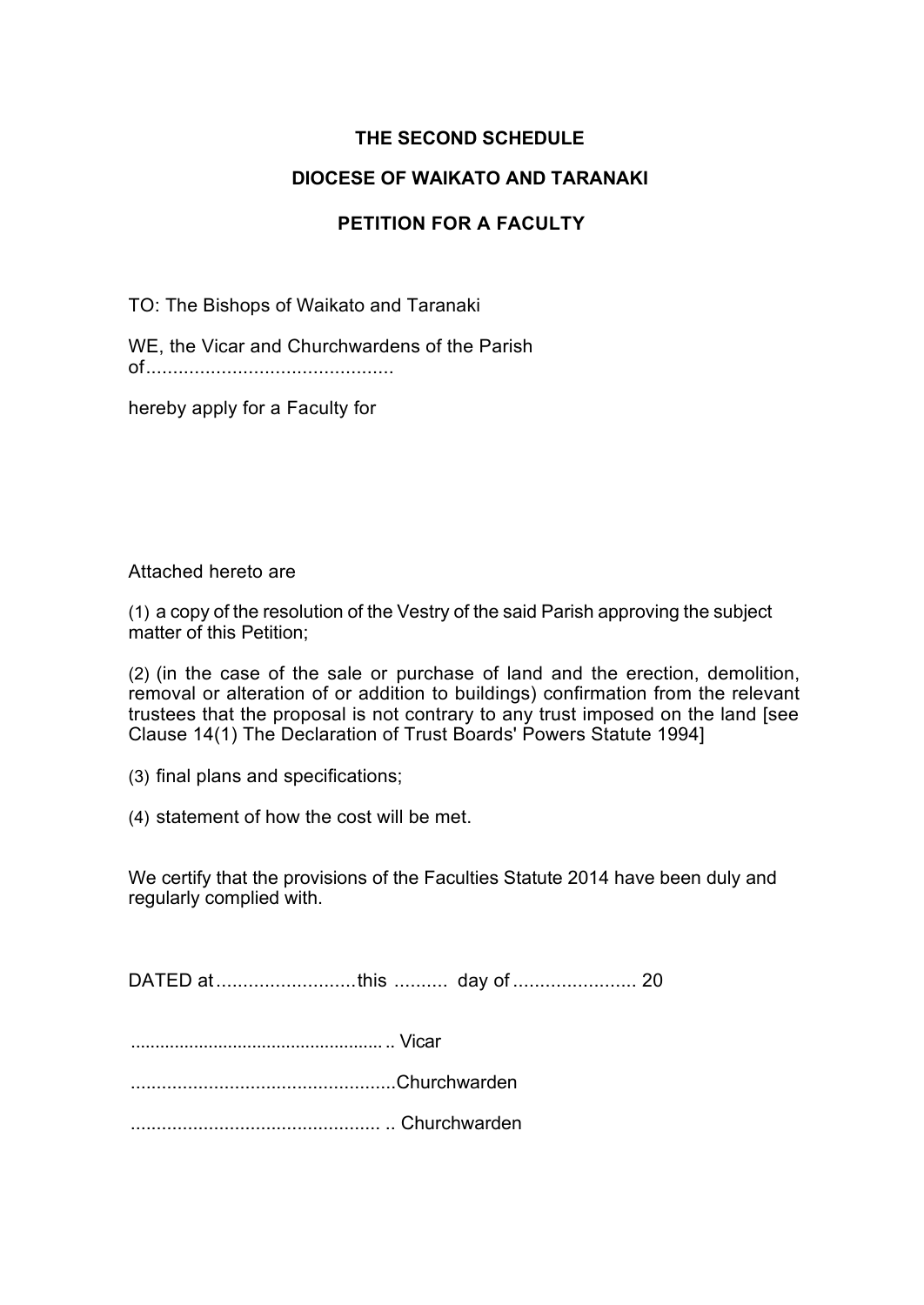NOTE

This Faculty application is required to be referred to the Archdeacon for comment.

Archdeacon's comments:

Signed:

Archdeacon of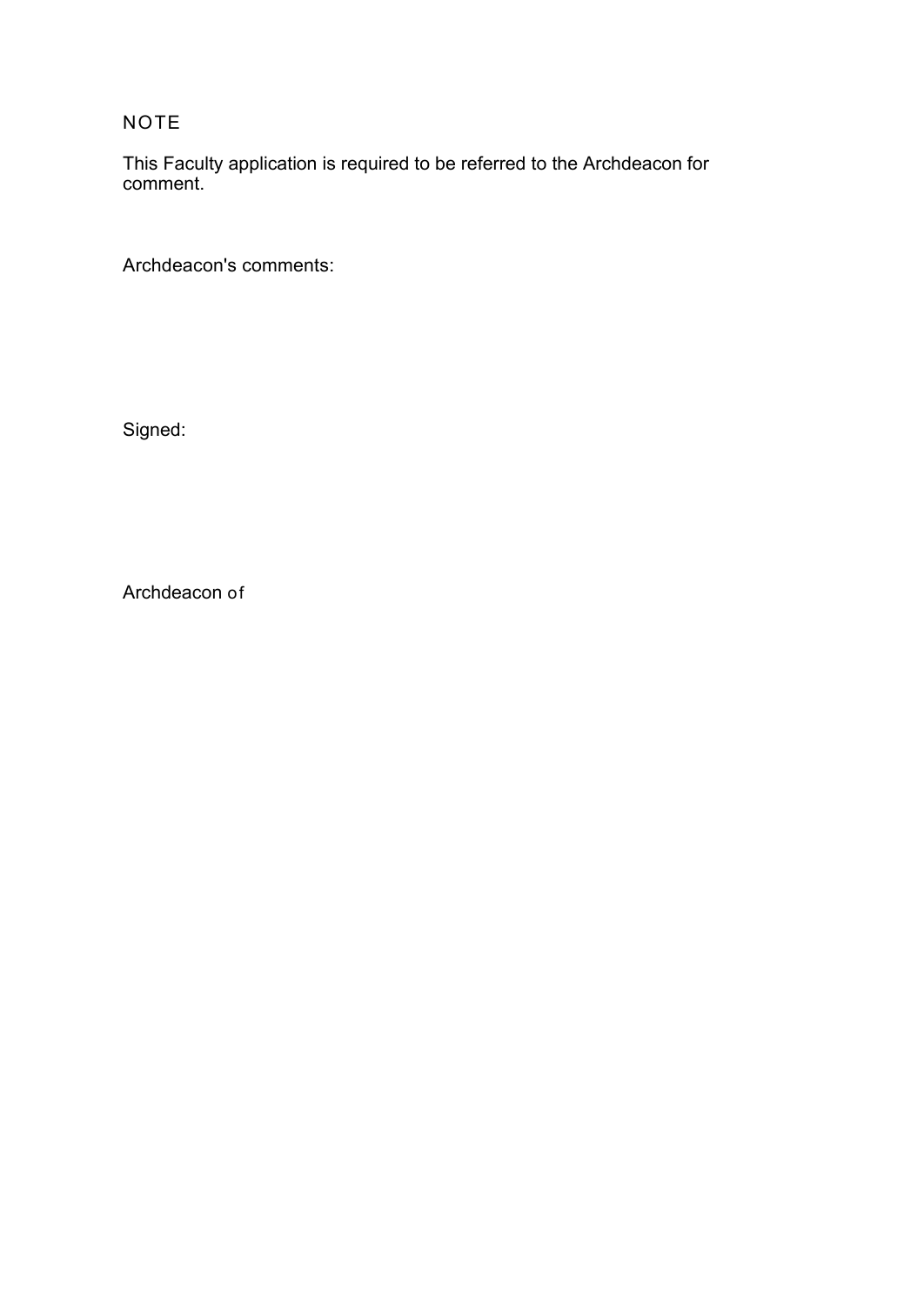# **THE THIRD SCHEDULE**

## **DIOCESE OF WAIKATO AND TARANAKI**

## **APPLICATION FOR PERMISSION OF STANDING COMMITTEE TO ERECT OR ALTER A BUILDING**

To the Standing Committee of the Diocese of Waikato and Taranaki: WE, the

undersigned, Vicar and Churchwardens of the Parish of

................................ hereby apply for the Permission of Standing Committee

for

DATED at ......................... this .............day of............................ 20.........

……………………………... Vicar

……………………………… Churchwarden